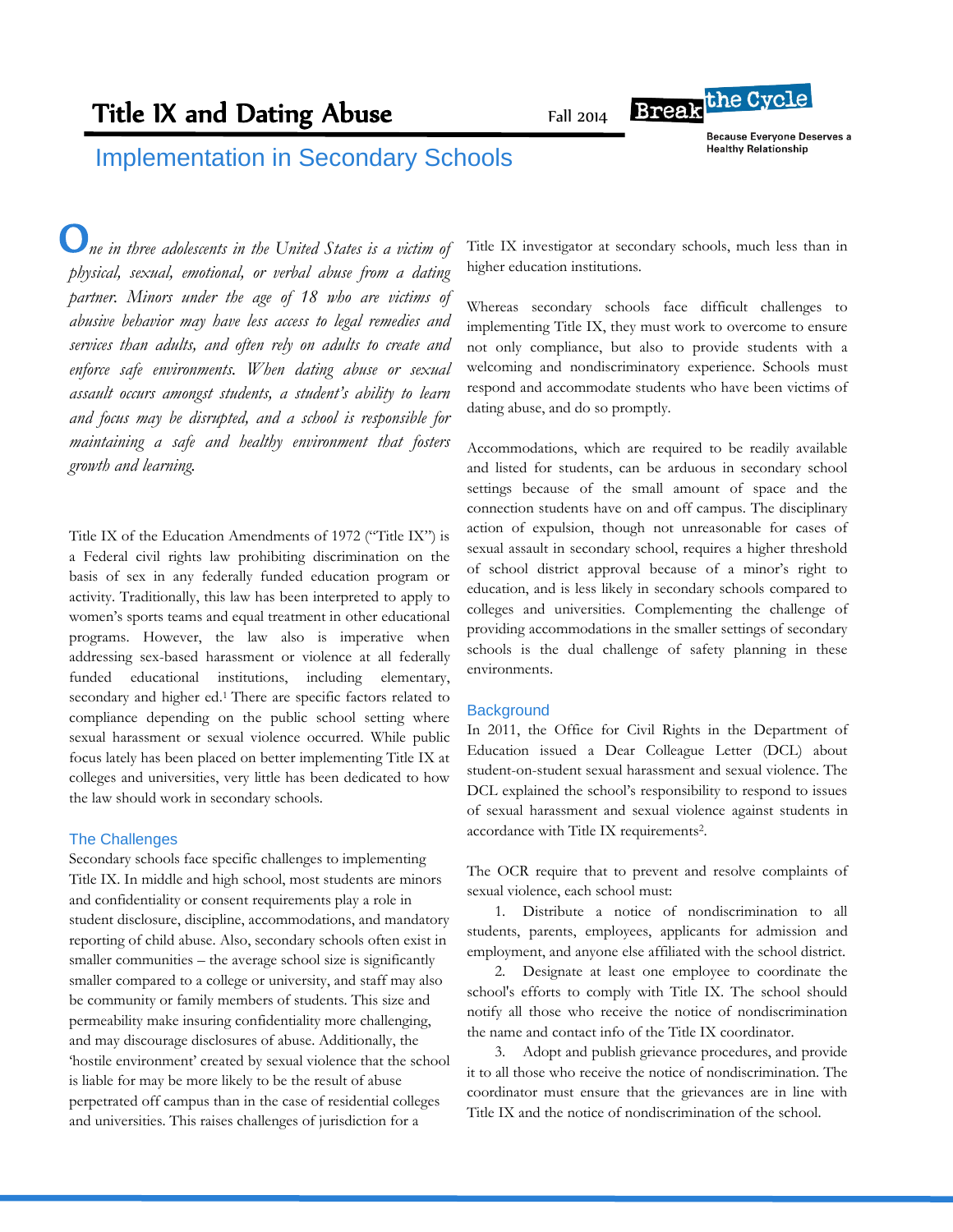

"When dating abuse or sexual assault occurs amongst students, a student's ability to learn and focus may be disrupted, and a school is responsible for maintaining a safe and healthy environment that fosters growth and learning."

The notice of nondiscrimination must explain that the school does not discriminate on the basis of sex in its programs and activities, and that it is governed by Title IX.

The designated Title IX coordinator's main responsibilities include managing the school's responses to Title IX reports and complaints, as well as identifying new patterns or systemic problems that are revealed through investigations. Coordinators should be readily available to talk to a student experiencing dating abuse and harassment and let them know what their options are when reporting or not reporting incidents. Also, they should inform students of their options related to local law enforcement and that they do have the option to move forward with the police if they choose. A Title IX coordinator will likely be a mandated reporter at a secondary school and, if so, is obliged to report any cases of abuse against a minor.

A school's grievance procedures must provide prompt and equitable resolution of student and employee complaints of sexual discrimination, including sexual violence<sup>3</sup>. Sexual violence and harassment can take different forms and it is imperative that the students understand not only how to ask for help, but also what will happen when they do. If an act of sexual violence has occurred against a student, the grievance should never involve mediation and OCR recommends that all grievance procedures expressly outline that an abused student will not be asked to attend mediation with their abuser.

To further explain the expectations of schools under Title IX, OCR released "Questions and Answers on Title IX and Sexual Violence," (QASV) in April 2014. This guidance document provided recipients with information to assist them in meeting obligations and provided members of the public with information about their rights. Regarding sexual violence, a school violates a student's rights under the following conditions: (1) the school's conduct is sufficiently serious to limit or deny a student's ability to participate in or benefit from the reasonably believed to end the violence,

school's educational program by creating a hostile environment; and (2) the school, upon notice, fails to take prompt and effective steps eliminate the hostile environment, prevent reoccurrence, and remedy its effects.

### Title IX and Dating Abuse

Title IX can be interpreted to include acts of dating abuse against all gender identities. Gender-based violence that includes verbal abuse or bullying of a sexual nature is a violation of Title IX. Due to high rates of bullying against LGBT students based on their sexual orientation, it is necessary that schools know this and take immediate action to end the sexual violence and harassment<sup>4</sup>.

Additionally, the DCL states school districts should be aware of possible retaliation by the abuser, as well as retaliation by peer groups in the close quarters of a secondary school. An entire school could feel the effects of an abusive relationship if appropriate steps are not taken to ensure the safety of the abused individual and their classmates.

### **Accommodations**

All minors in the United States have the right to public education. Relevantly, if an abusive situation happens at a secondary school between two students, and the abuse does not result in the abusive student's expulsion, the school must weigh the rights to education of each student involved, as well as the capacity of the student perpetrating the abusive behaviors to create a hostile environment for other students.

The DCL clearly states survivors are not responsible for bearing the burden after abuse occurs, and a school must protect other students from repeated offenses. In 2011, a Missouri high school student and her family filed a lawsuit against her high school's district officials after they refused to look into her rape allegations against another student. The young woman stated she was raped and the school's lack of response led to her being raped again by the same student. While the case was ultimately settled, the young woman's lawyer insisted that not only did the school